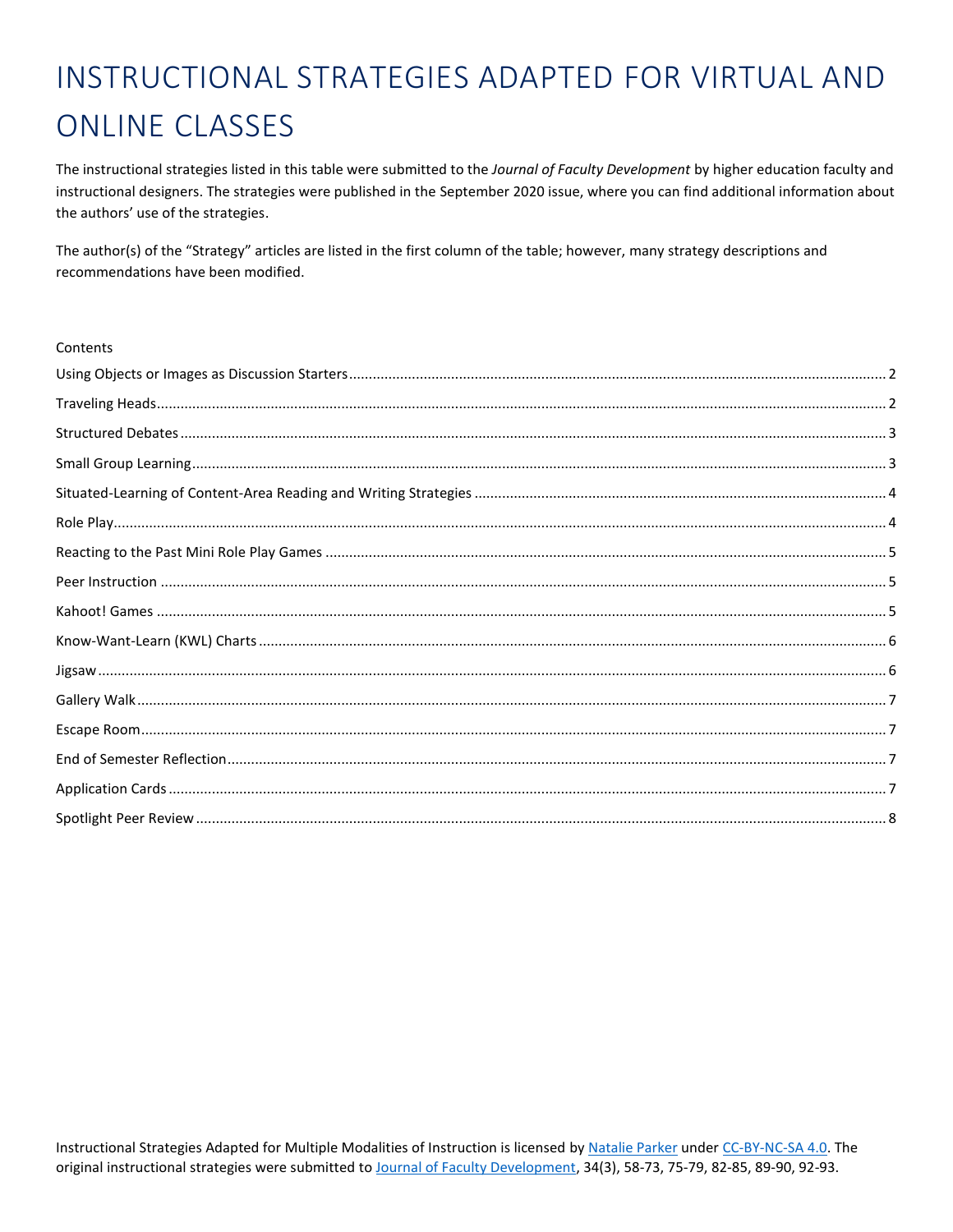<span id="page-1-1"></span><span id="page-1-0"></span>

| Strategy                                                                                                                                | Face-to-Face                                                                                                                                                                                                                                                                                                                                  | Synchronous Hybrid                                                                                                                             | <b>Asynchronous Online</b>                                                                                                                                                                                                                                                                                                                      | Recommendations                                                                                                                                                                                                                                                                                                                                                                                                                                                                                                                                                                                                                                                                                                                                                                                          |
|-----------------------------------------------------------------------------------------------------------------------------------------|-----------------------------------------------------------------------------------------------------------------------------------------------------------------------------------------------------------------------------------------------------------------------------------------------------------------------------------------------|------------------------------------------------------------------------------------------------------------------------------------------------|-------------------------------------------------------------------------------------------------------------------------------------------------------------------------------------------------------------------------------------------------------------------------------------------------------------------------------------------------|----------------------------------------------------------------------------------------------------------------------------------------------------------------------------------------------------------------------------------------------------------------------------------------------------------------------------------------------------------------------------------------------------------------------------------------------------------------------------------------------------------------------------------------------------------------------------------------------------------------------------------------------------------------------------------------------------------------------------------------------------------------------------------------------------------|
| Using Objects or<br>Images as<br><b>Discussion Starters</b><br>Submitted by Rene<br>O. Guillaume and<br>Elizabeth C.<br>Apodaca (58-59) | Students bring an object or image to<br>class in response to a discussion<br>question or topic.                                                                                                                                                                                                                                               | Both in-person and virtual<br>students can share their object<br>via webcam or can provide a<br>digital image.                                 | Students post an image and<br>written response to the<br>discussion forum<br>(traditional) or discuss via<br>video on Flipgrid or similar.                                                                                                                                                                                                      | Use as an icebreaker or as a "place-based<br>learning where students go into the<br>community to find information-grocery<br>stores, parks, hospitals, etc.- to bring back<br>via an image" (58). Use as a small-group<br>activity synchronously or asynchronously.                                                                                                                                                                                                                                                                                                                                                                                                                                                                                                                                      |
| <b>Traveling Heads</b><br>Submitted by Enoch<br>Hale and David<br>Adams (60-61)                                                         | This activity follows an eight-step<br>process which begins with students<br>responding independently to a prompt<br>and then meeting in groups of four to<br>come to a consensus about the<br>answer. Each group has a Recorder,<br>who summarizes the ideas and<br>consensus. The Presenter shares the<br>consensus finding with the class. | Students meet with team<br>members in the classroom<br>and/or in breakout rooms.<br>Students can collaborate on a<br>shared document, as well. | Team members are given<br>cascading deadlines for<br>submitting their responses<br>and responding to<br>teammates. Each group can<br>be assigned its own thread<br>or assigned to a "group" in<br>Blackboard. Each group's<br>findings are shared in a<br>common discussion forum,<br>preferably with both<br>written and video<br>explanation. | Prepare students for asynchronous version of<br>the activity by engaging them in conversation<br>about what the term "discussion" means.<br>Reframing their expectations prior to<br>beginning is helpful.<br>Consider a follow-up activity: Ask students<br>"How has this activity helped deepen your<br>understanding of the topic?" (61).<br><b>Basic rules:</b><br>Instructor provides prompt.<br>1.<br>Students develop a response<br>2.<br>individually.<br>Instructor forms groups.<br>3.<br>Instructor/team members assign the<br>4.<br>Recorder and Presenter roles.<br>5.<br>Students share responses one at a<br>time.<br>Group comes to consensus.<br>6.<br>Recorders prepare summary of<br>7.<br>discussion and findings.<br>8.<br>Presenters share team consensus<br>with the whole class. |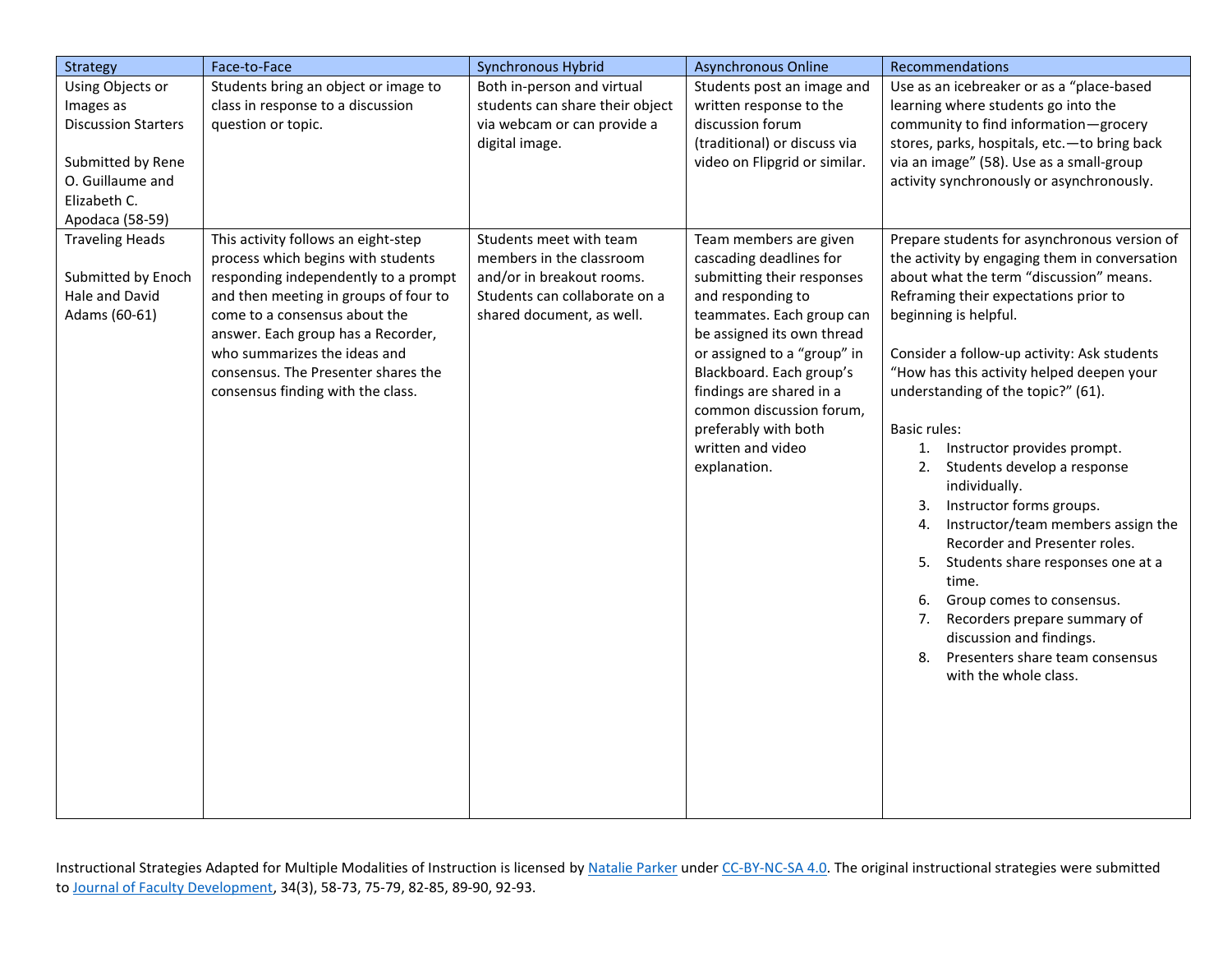<span id="page-2-1"></span><span id="page-2-0"></span>

| Strategy                                                                                            | Face-to-Face                                                                                                                                                                      | Synchronous Hybrid                                                                                                                                                                                                                                                                                              | <b>Asynchronous Online</b>                                                                                                                                                                                                                     | Recommendations                                                                                                                                                                                                                                                                                                                                                                                                                                                                                                                                                                                      |
|-----------------------------------------------------------------------------------------------------|-----------------------------------------------------------------------------------------------------------------------------------------------------------------------------------|-----------------------------------------------------------------------------------------------------------------------------------------------------------------------------------------------------------------------------------------------------------------------------------------------------------------|------------------------------------------------------------------------------------------------------------------------------------------------------------------------------------------------------------------------------------------------|------------------------------------------------------------------------------------------------------------------------------------------------------------------------------------------------------------------------------------------------------------------------------------------------------------------------------------------------------------------------------------------------------------------------------------------------------------------------------------------------------------------------------------------------------------------------------------------------------|
| <b>Structured Debates</b><br>Submitted by<br>Jessica A. Kurr and<br>Paul E. Mabrey III<br>$(62-63)$ | Individual students or pairs "advocat[e]<br>for or against a proposition of policy,<br>fact, or value" (62).                                                                      | Technical considerations, such<br>as low bandwidth, will affect<br>students' ability to participate<br>live. In such situations,<br>consider alternatives such as<br>having students record their<br>debate prior to class and using<br>class time to ask follow-up<br>questions and/or to provide<br>feedback. | Students can meet<br>synchronously to record<br>their debate using<br>Blackboard Collaborate,<br>Teams, or YuJa. Others can<br>respond to the debate via a<br>discussion forum, Flipgrid<br>comments, or the<br>commenting feature in<br>YuJa. | "If your emphasis is research and critical<br>thinking, designdebates where quality of<br>evidence and critical examination weighs<br>heavily in graded feedback" (63).<br>Decrease student anxiety and increase buy-in<br>by explaining the purpose of the debates.<br>Link this explanation to course learning goals<br>or objectives.<br>If students are new to debating, chunk the<br>assignment into small, manageable pieces,<br>such as "annotated research bibliographies,<br>group/class argument brainstorming,<br>opposing team speech outlines, debates<br>proper, and reflection" (63). |
| Small Group<br>Learning<br>Submitted by<br>Kathleen Weiss and<br>Brian Pinney (64-65)               | Students meet in small groups during<br>or outside of scheduled class meetings<br>to collaborate on an activity that<br>results in the creation of a deliverable<br>of some kind. | Both in-person and virtual<br>students can meet in virtual<br>meeting spaces. Prior to<br>meeting, students can<br>complete an individual<br><b>Readiness Assurance Test</b><br>(iRAT), which can shorten the<br>time required for the group<br>members to meet.                                                | Groups share their findings<br>on a discussion forum.<br>Students respond to others'<br>results. The instructor<br>monitors discussions to look<br>for evidence for assessment<br>and to provide feedback.                                     | Provide examples of high- and low-quality<br>feedback, including how to ask probing<br>questions. Share the activity rubric or a<br>checklist with students and demonstrate how<br>to root feedback in the information provided.                                                                                                                                                                                                                                                                                                                                                                     |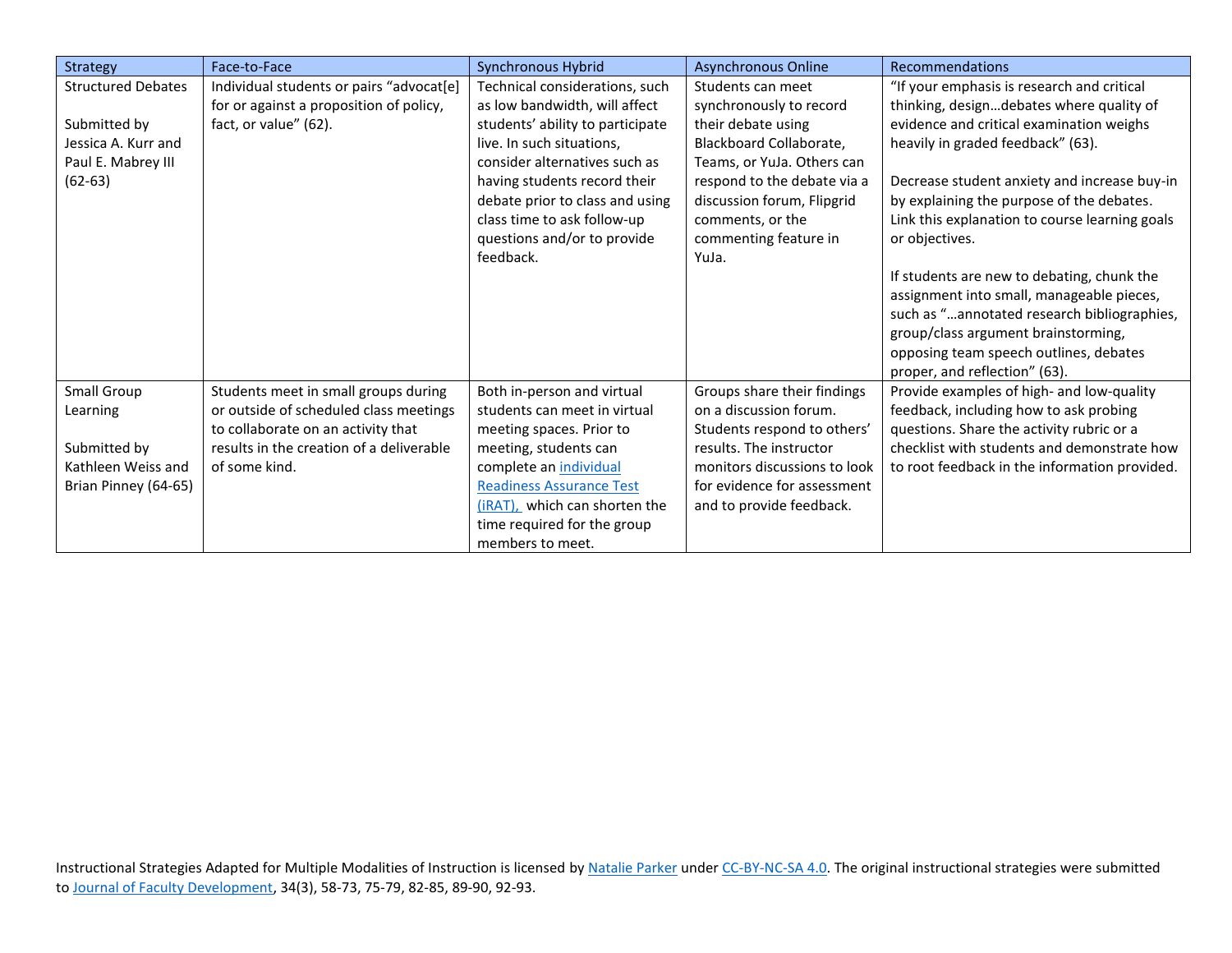<span id="page-3-1"></span><span id="page-3-0"></span>

| <b>Strategy</b>      | Face-to-Face                             | <b>Synchronous Hybrid</b>         | <b>Asynchronous Online</b>    | Recommendations                                |
|----------------------|------------------------------------------|-----------------------------------|-------------------------------|------------------------------------------------|
| Situated-Learning of | This specific example describes how      | Students watch the                | Students watch the            | Students appreciate being able to practice a   |
| Content-Area         | pre-service teachers practice using a    | demonstration live during the     | demonstration via             | skill they can take directly to the workplace. |
| Reading and Writing  | technique that teaches students how to   | synchronous session. Groups       | recording (each step          |                                                |
| <b>Strategies</b>    | analyze a text. However, the             | meet using a virtual tool of      | explained on its own slide in |                                                |
|                      | framework can be applied to              | their choosing. A group           | VoiceThread or via another    |                                                |
| Submitted by         | demonstration of intangible skills in    | representative shares pros and    | tool). Students respond to    |                                                |
| Rachelle S. Savitz   | many disciplines. In a "Think Aloud,"    | cons of the strategy with the     | the recording by posting      |                                                |
| $(66-67)$            | the teacher explains what she is         | class.                            | questions and/or examples.    |                                                |
|                      | thinking as she reads a text. In         |                                   | They meet with group          |                                                |
|                      | psychology, one can apply the same       |                                   | members to develop their      |                                                |
|                      | concept by explaining to students how    |                                   | own examples and choose       |                                                |
|                      | the client's body language is affecting  |                                   | the format in which they      |                                                |
|                      | the counselor's line of questioning.     |                                   | present the strategy to       |                                                |
|                      |                                          |                                   | others in the course.         |                                                |
|                      | The instructor models how to use the     |                                   |                               |                                                |
|                      | RAFT writing strategy during a Think     |                                   |                               |                                                |
|                      | Aloud. Afterward, students bring in a    |                                   |                               |                                                |
|                      | text from their field experience and     |                                   |                               |                                                |
|                      | work in small groups to implement a      |                                   |                               |                                                |
|                      | different reading strategy for their     |                                   |                               |                                                |
|                      | selected texts.                          |                                   |                               |                                                |
| Role Play            | This real-time activity follows a 5-step | If technological issues are not a | Students participate in the   | Give students playing the same role time to    |
|                      | process:                                 | barrier, conduct the role play    | role play using a tool such   | meet before the role play takes place. After   |
| Submitted by         | 1.<br>Instructor introduces topic.       | as you would in a face-to-face    | as Flipgrid or VoiceThread.   | the assignment is complete, ask students to    |
| Robert Cliver and    | Students review activity, rules,<br>2.   | course.                           | Students have a deadline      | submit a reflection of the activity and its    |
| Enoch Hale (68-69)   | roles, and guiding questions.            |                                   | for contributing their        | purpose in relation to learning objectives.    |
|                      | 3. Students choose a role.               | Otherwise, modify the role play   | responses, a deadline for     |                                                |
|                      | Students meet in groups outside<br>4.    | for a smaller group. Students     | making and responding to      | You can modify this assignment to function as  |
|                      | of class to prepare responses to         | attending in-person form one      | comments, and a deadline      | a "debate with role play" (86).                |
|                      | instructor-created questions and         | group; virtual students are       | for participating in a whole  |                                                |
|                      | rehearse.                                | divided into small groups, as     | class discussion.             |                                                |
|                      | Role play is followed by whole<br>5.     | well.                             |                               |                                                |
|                      | class discussion.                        |                                   |                               |                                                |
|                      |                                          |                                   |                               |                                                |
|                      |                                          |                                   |                               |                                                |
|                      |                                          |                                   |                               |                                                |
|                      |                                          |                                   |                               |                                                |
|                      |                                          |                                   |                               |                                                |
|                      |                                          |                                   |                               |                                                |
|                      |                                          |                                   |                               |                                                |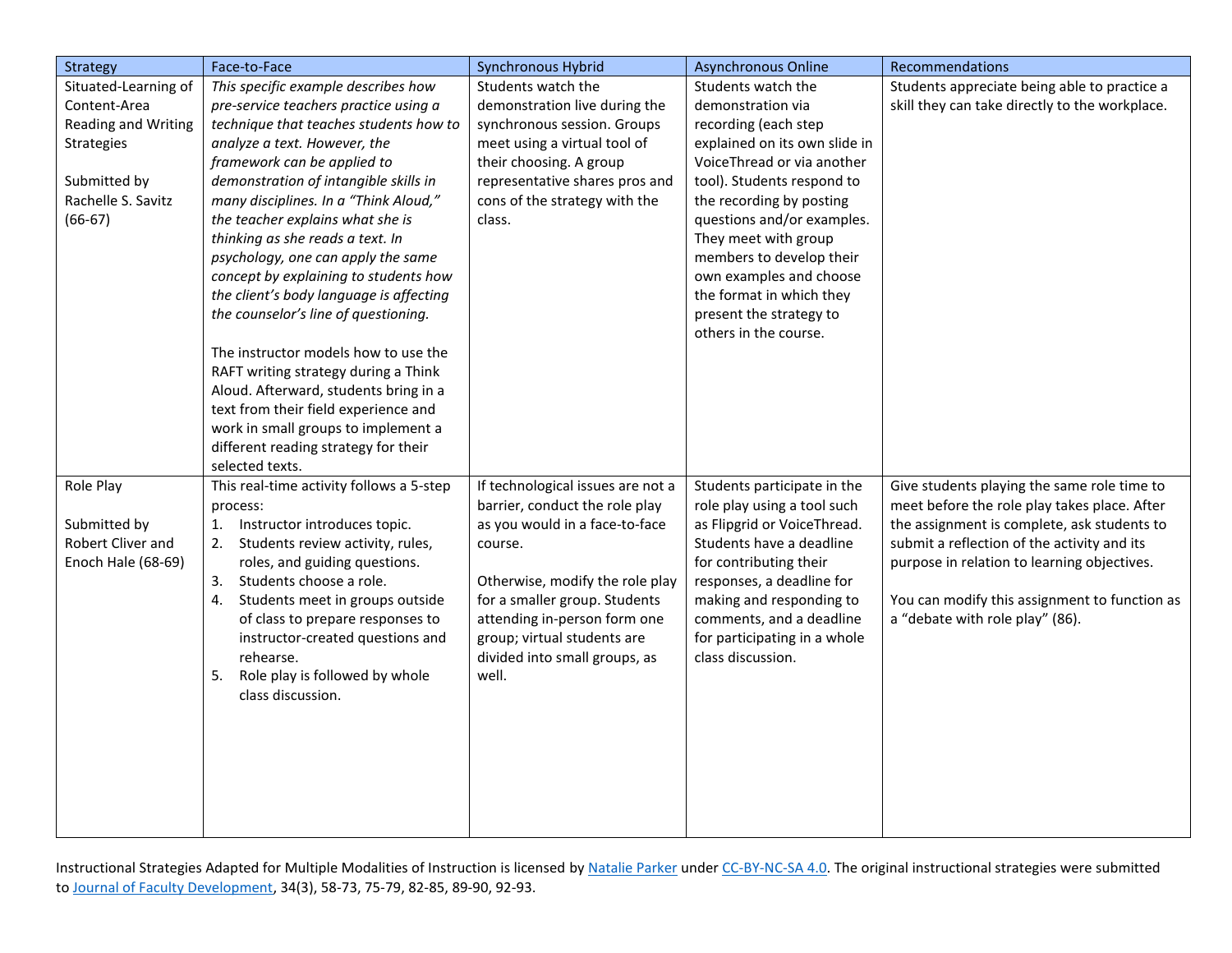<span id="page-4-2"></span><span id="page-4-1"></span><span id="page-4-0"></span>

| <b>Strategy</b>      | Face-to-Face                            | Synchronous Hybrid                | <b>Asynchronous Online</b>  | Recommendations                                |
|----------------------|-----------------------------------------|-----------------------------------|-----------------------------|------------------------------------------------|
| Reacting to the Past | Students take on the role of an         | Students with similar roles or    | Students present their      | Provide a rubric that explains the number of   |
| Mini Role Play       | assigned person in a historic incident. | assigned perspectives meet in     | responses via video and     | sources that should be referenced in writing   |
| Games                | They research the role they play and    | breakout rooms to plan            | reply to one another in     | their speech/part. Include the number of       |
|                      | participate in classroom activities as  | responses to the role play.       | character. If using the     | times the character should reply to others, as |
| Submitted by         | that person. Reacting to the Past       | During the synchronous role       | asynchronous option, do     | well as expectations related to dressing in    |
| Sandra Sousa and     | (RTTP) games typically span five weeks  | play, one student has a           | not pair it with a          | character.                                     |
| Ann Neville Miller   | but can be conducted over one to two    | decision-making role.             | synchronous role play.      |                                                |
| $(70-71)$            | sessions.                               |                                   |                             |                                                |
| Peer Instruction     | Students privately respond to a         | Replicate the activity by pairing | Replicate the activity by   | Assign partners based on their availability    |
|                      | multiple-choice question via polling    | students up in breakout rooms.    | creating a quiz question in | during the week. You can collect this          |
| Submitted by         | tool. Partners discuss their answers    |                                   | Blackboard that students    | information via a poll or sign-up sheet.       |
| Cazembe Kennedy      | and defend them. Students answer the    |                                   | answer individually. Peers  |                                                |
| (72)                 | question a second time (results visible |                                   | would have to meet          |                                                |
|                      | to the class). The instructor explains  |                                   | afterward and within a      |                                                |
|                      | the answer and moves on.                |                                   | specific timeframe. The     |                                                |
|                      |                                         |                                   | instructor explanation      |                                                |
|                      |                                         |                                   | would be made available     |                                                |
|                      |                                         |                                   | using adaptive release at a |                                                |
|                      |                                         |                                   | specific time or after      |                                                |
|                      |                                         |                                   | completion of the above     |                                                |
|                      |                                         |                                   | activities.                 |                                                |
| Kahoot! Games        | Create multiple choice questions for    | To play synchronously, share      | Use Kahoot! games to        | Many students will enjoy the competitive       |
|                      | students to answer on a personal        | the game screen with virtual      | reinforce knowledge or      | nature of the game; some students may find     |
| Submitted by         | device at the start of class. Students  | and in-person learners. Virtual   | provide review              | the competitive element stressful. Alternative |
| Jennifer Morin, Sara | receive immediate feedback when         | learners will need two screens    | opportunities. Games can    | tools include SMART Suite's premium tools      |
| Willox, and Sandra   | they answer questions, and the tool     | (one to see the game; one to      | bet set up as individual    | (email Help Desk for a license) and Poll       |
| Avila (73)           | shows a leaderboard at the end of       | submit answers) or will have to   | challenges with a deadline. | Everywhere.                                    |
|                      | each game.                              | flip back and forth between       |                             |                                                |
|                      |                                         | pages or browsers on a single     |                             |                                                |
|                      |                                         | device.                           |                             |                                                |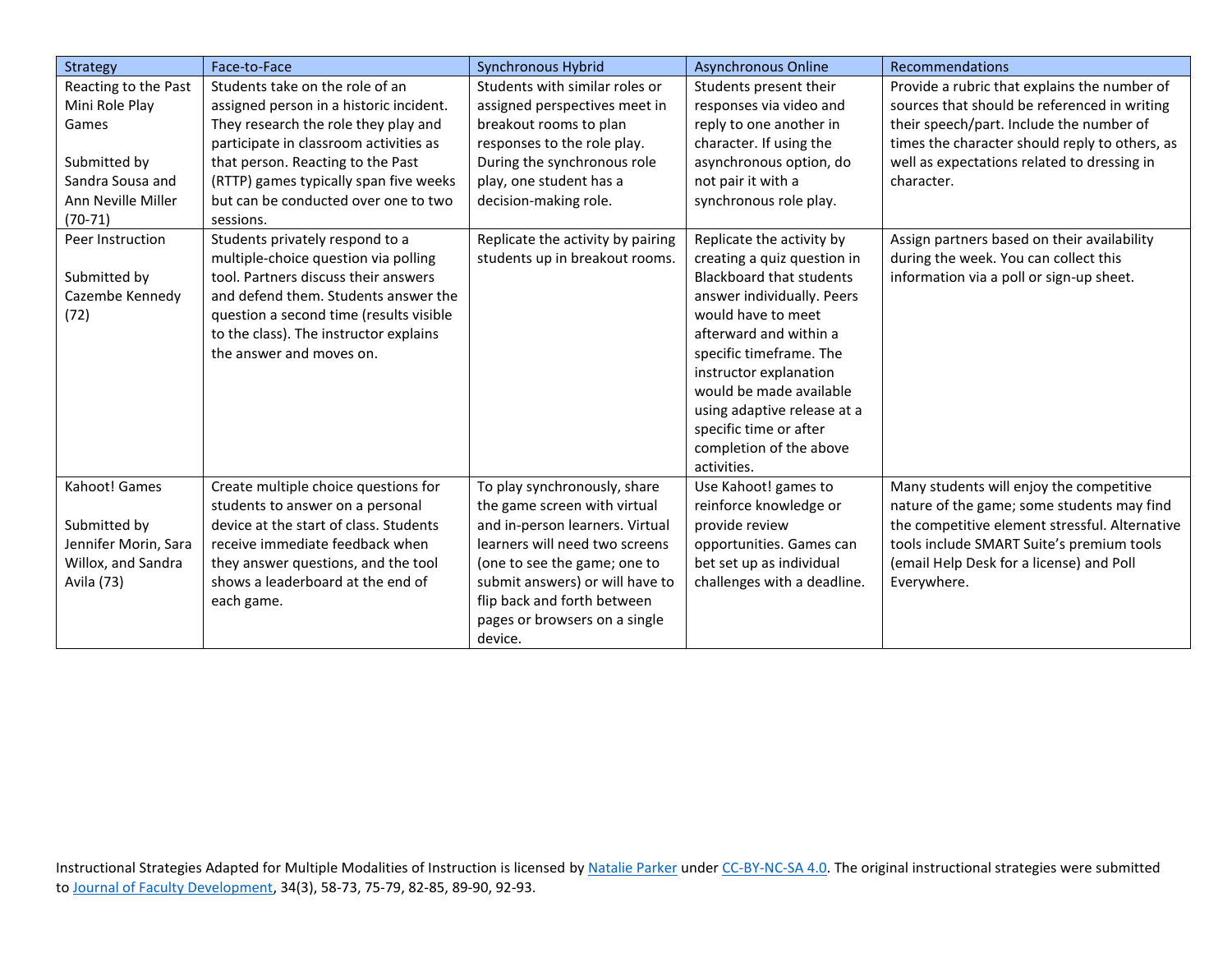<span id="page-5-1"></span><span id="page-5-0"></span>

| Strategy           | Face-to-Face                              | Synchronous Hybrid             | <b>Asynchronous Online</b>  | Recommendations                               |
|--------------------|-------------------------------------------|--------------------------------|-----------------------------|-----------------------------------------------|
| Know-Want-Learn    | Students complete a three-column          | Students add to a shared       | Students interact via       | Use the KWL chart as scaffolding for a larger |
| (KWL) Charts       | chart in two phases. At the start of a    | document that contains the K-  | contributions to a shared   | assignment. For example, in a subsequent      |
|                    | class or unit, students list what the     | W-L table. Students can also   | document. Specify how       | assignment students can draw on the           |
| Submitted by       | already know (K) and what they want       | meet in breakout rooms to      | many contributions each     | information in the KWL chart to develop a     |
| Cazembe Kennedy    | (W) to know in the chart. The chart can   | discuss the information in the | student should make and by  | presentation, written response, role play     |
| (75)               | be completed individually, in groups,     | table.                         | what deadline.              | part, or solution to a case study.            |
|                    | or as a whole class. At the end of the    |                                |                             |                                               |
|                    | lesson or unit, students list what they   |                                |                             |                                               |
|                    | have learned. An alternative version, K-  |                                |                             |                                               |
|                    | L-E-W, has four columns: what I know      |                                |                             |                                               |
|                    | (K), what I learned (L) and supported     |                                |                             |                                               |
|                    | by evidence (E), and what else I want     |                                |                             |                                               |
|                    | (W) to learn.                             |                                |                             |                                               |
|                    |                                           |                                |                             |                                               |
|                    | Encourage peer-to-peer learning by        |                                |                             |                                               |
|                    | having students answer one another's      |                                |                             |                                               |
|                    | questions.                                |                                |                             |                                               |
|                    |                                           |                                |                             |                                               |
|                    | Have students convert the KWL chart       |                                |                             |                                               |
|                    | into an FAQ, or use it is a mini wiki.    |                                |                             |                                               |
| Jigsaw             | The instructor divides students into      | Groups A, B, C, etc., meet     | Create groups A, B, and C   | Frame the conversations by providing an       |
|                    | groups. Each group answers a specific     | outside of class to discuss    | using the Groups tool in    | overarching question that students must       |
| Submitted by Carla | question or explores an assigned topic.   | content. During class, the     | Blackboard. Group           | respond to after participating in the jigsaw. |
| C. Hozebin (76-77) | Each group is assigned a letter (A, B, C, | heterogeneous groups (ABC)     | members can meet virtually  | Grade student responses to the question       |
|                    | etc.). Once groups have come to a         | meet in breakout rooms or in   | or via the group discussion | individually.                                 |
|                    | common understanding of their             | person to share information.   | forum.                      |                                               |
|                    | answer or topic, they form new groups     |                                |                             |                                               |
|                    | that contain one "expert" from each of    |                                | Create a second set of      |                                               |
|                    | the original groups (e.g., each group     |                                | groups (ABC1, ABC2, ABC3)   |                                               |
|                    | consists of an ABC).                      |                                | for students to share       |                                               |
|                    |                                           |                                | information with one        |                                               |
|                    |                                           |                                | another.                    |                                               |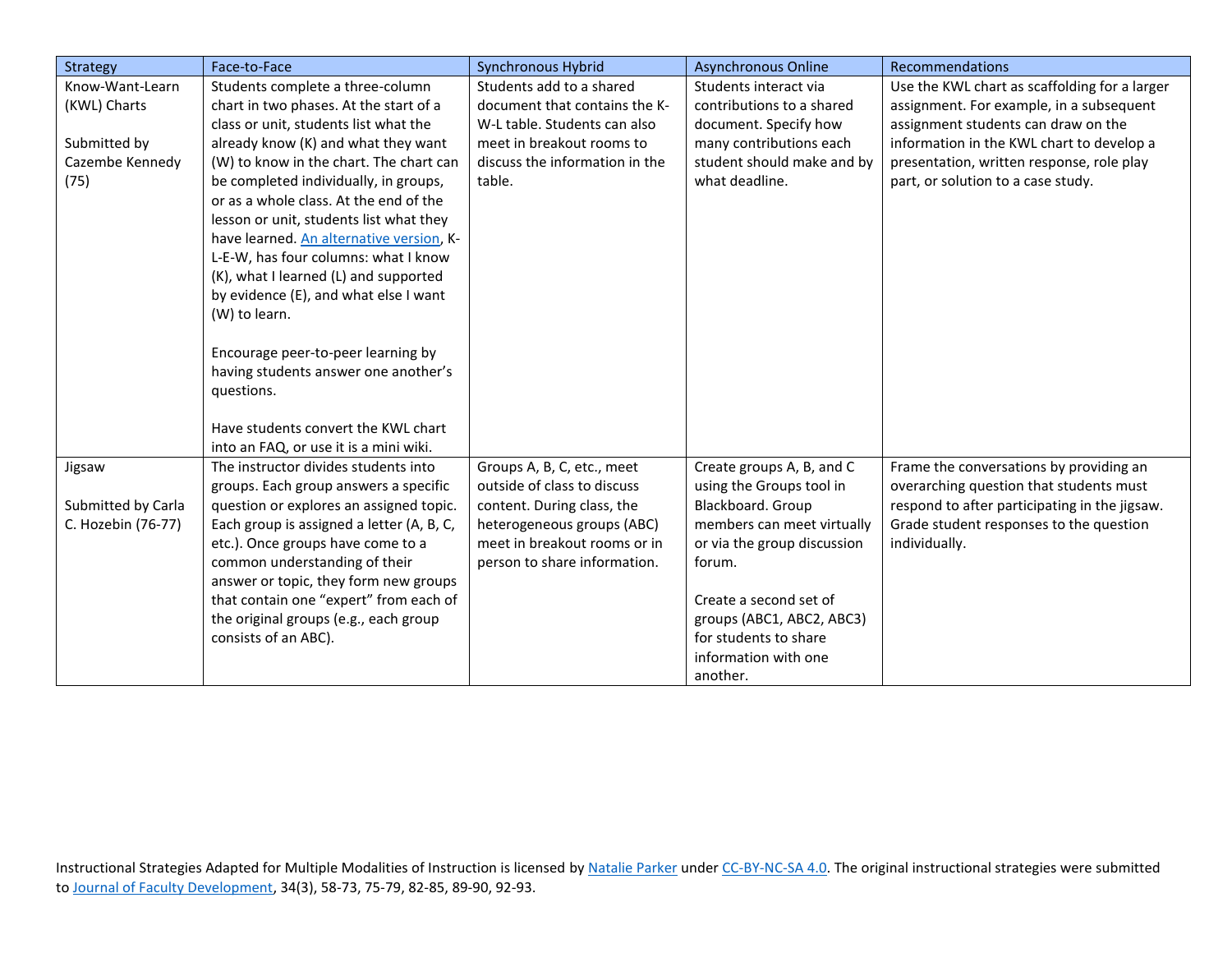<span id="page-6-3"></span><span id="page-6-2"></span><span id="page-6-1"></span><span id="page-6-0"></span>

| Strategy                 | Face-to-Face                             | <b>Synchronous Hybrid</b>         | <b>Asynchronous Online</b>  | Recommendations                                |
|--------------------------|------------------------------------------|-----------------------------------|-----------------------------|------------------------------------------------|
| Gallery Walk             | Divide students into groups of no more   | Instructor creates 4-5            | Students answer 4-5         | Provide students with frequent reminders       |
|                          | than six. Assign each group to a         | questions and shares them         | questions as they consume   | about deadlines when doing this assignment     |
| Submitted by Susan       | question or topic, written on a large    | with students. Students have 8-   | the week's content (video   | asynchronously.                                |
| Wegmann (78-79)          | sheet of poster paper stuck to the       | 10 minutes to write down          | lectures, readings, etc.).  |                                                |
|                          | classroom wall. The groups rotate        | individual responses to the       | Students contribute         |                                                |
| *Note: In K-12           | through the room, visiting each station  | questions. Students divide into   | responses in a shared       |                                                |
| education, this          | to add new information or make           | smaller groups and discuss        | PowerPoint or Word file     |                                                |
| activity may be          | corrections. When groups reach the       | their answers with one            | (one slide/page per         |                                                |
| referred to as "Four     | final poster, they summarize its         | another. One person in each       | question) by deadline A. By |                                                |
| Corners" and a           | contents and present to the whole        | group records responses in a      | deadline B, students review |                                                |
| <b>Gallery Walk</b>      | class.                                   | shared document. The              | all contributions. Students |                                                |
| described                |                                          | instructor brings the groups      | participate in an           |                                                |
| differently.             |                                          | back to together and leads a      | asynchronous conversation   |                                                |
|                          |                                          | whole class discussion about      | about the questions with    |                                                |
|                          |                                          | the questions.                    | assigned peers.             |                                                |
| Escape Room              | Create a series of problems that         | Use online survey tools to        | Student groups can meet     | "Design an extra credit assignment for         |
|                          | students must solve to "escape" class.   | create the escape room            | synchronously to work on    | students to create a couple of puzzles,        |
| Submitted by             | Use physical objects and/or images in    | puzzles. Show students how to     | the puzzles.                | riddles, or problems for a Virtual Escape      |
| Kersten T.               | the classroom environment.               | navigate through the digital      |                             | Room" (83). You can use these in the future.   |
| Schroeder (82-83)        |                                          | escape room and explain any       |                             |                                                |
|                          |                                          | guidelines. For example,          |                             | Make use of tools available in the LMS if you  |
|                          |                                          | students will need to know if     |                             | do not want to use an online survey tool.      |
|                          |                                          | answers are case sensitive.       |                             |                                                |
|                          |                                          | Divide students into groups       |                             |                                                |
|                          |                                          | and send them to breakout         |                             |                                                |
|                          |                                          | rooms to solve the puzzles.       |                             |                                                |
| End of Semester          | At the end of the semester, students     | Students submit their letters     | Same                        | Ask students to write a letter to themselves   |
| Reflection               | write a letter to themselves based on    | electronically to the instructor. |                             | at the beginning of the semester. Share that   |
|                          | prompts provided by the instructor.      | The instructor emails the         |                             | letter with students before they begin writing |
| Submitted by Elise       | Students self-address an envelope, and   | letters to students after a       |                             | the end-of-semester letter.                    |
| Verdooner and            | the instructor mails the reflections to  | predetermined amount of           |                             |                                                |
| Matthea Maquart          | students after a predetermined           | time.                             |                             |                                                |
| $(84 - 85)$              | amount of time.                          |                                   |                             |                                                |
| <b>Application Cards</b> | At the end of a lesson or unit, students | Students submit ideas to a        | Students submit ideas as    | Consider doing this activity multiple times    |
|                          | submit "at least one possible, real-     | discussion forum.                 | comments on a video         | throughout the semester. Gen Z students        |
| Submitted by             | world application for what they have     |                                   | lecture, or they can submit | have a strong preference for relevant, career- |
| Megan                    | just learned" (90). Students can share   |                                   | them to a discussion forum. | related educational experiences.               |
| Pietruszewski            | ideas during a class discussion or on a  |                                   |                             |                                                |
| $(89-90)$                | discussion forum.                        |                                   |                             |                                                |